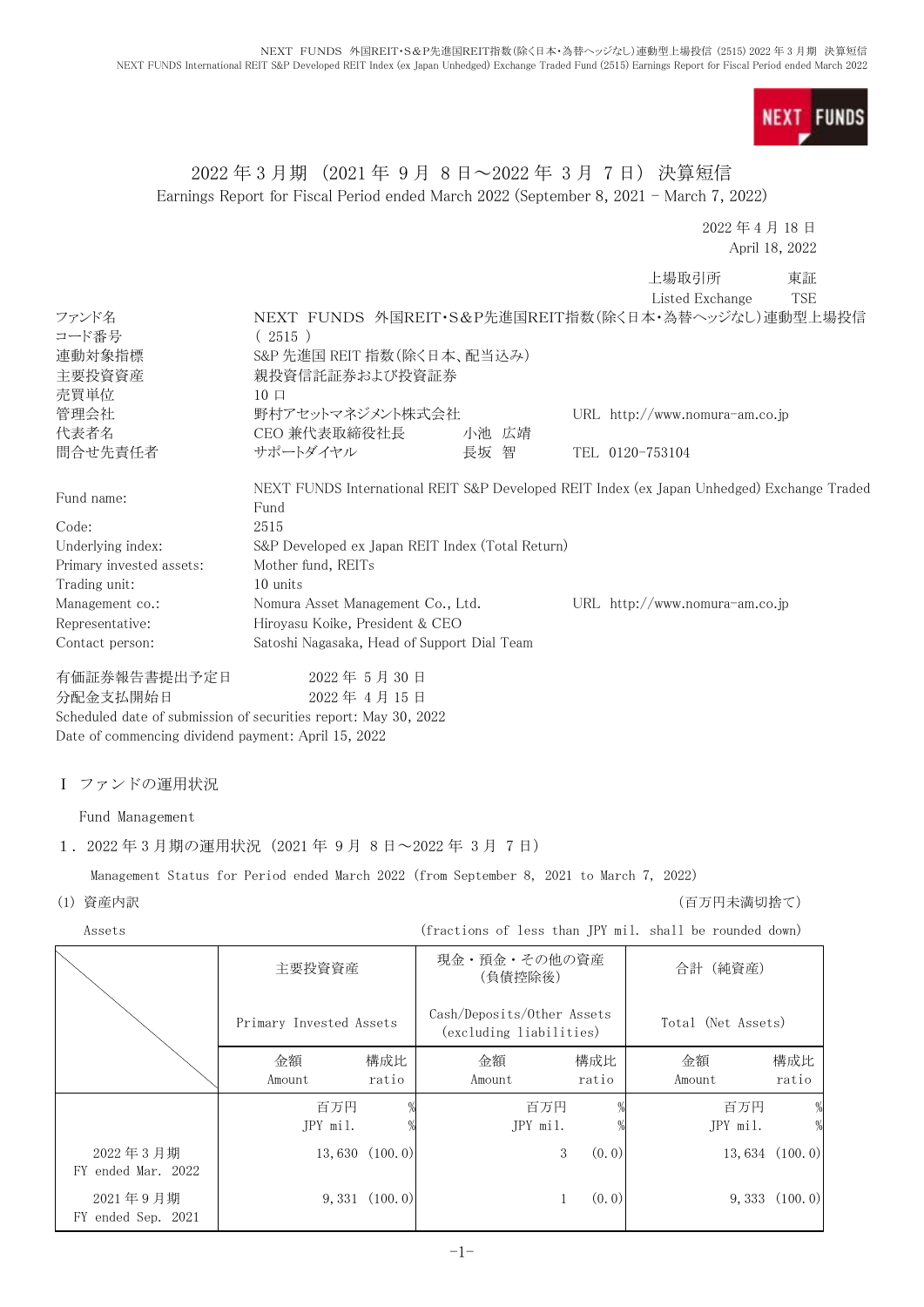#### (2) 設定・解約実績 (5) さんじょう しょうしょう しょうしょう しょうしょう しゅうしょく しゅうしょく (千口未満切捨て)

| Creation and Redemption        |                                                                                                              |                                                              | (fractions of less than one thousand units shall be rounded down) |                                                                                   |
|--------------------------------|--------------------------------------------------------------------------------------------------------------|--------------------------------------------------------------|-------------------------------------------------------------------|-----------------------------------------------------------------------------------|
|                                | 前特定期間末<br>発行済口数<br>No. of Issued Units<br>at End of Previous<br>Fiscal Period<br>$\left( \circled{1}\right)$ | 設定口数<br>No. of Units Created<br>$\left( \circled{2} \right)$ | 解約口数<br>No. of Units<br>Redeemed<br>$\left( \circledS \right)$    | 当特定期間末<br>発行済口数<br>No. of Issued Units<br>at End of Fiscal<br>Period<br>$(D+2-3)$ |
|                                | 千口<br>'000 units                                                                                             | 千口<br>'000 units                                             | 千口<br>'000 units                                                  | 千口<br>'000 units                                                                  |
| 2022年3月期<br>FY ended Mar. 2022 | 7,750                                                                                                        | 3,560                                                        | 100                                                               | 11,210                                                                            |
| 2021年9月期<br>FY ended Sep. 2021 | 6,390                                                                                                        | 1,780                                                        | 420                                                               | 7,750                                                                             |

## (3) 基準価額

Net Asset Value

| Net Asset value                |                                                  |                          |                                                             |                                                                                                                                        |
|--------------------------------|--------------------------------------------------|--------------------------|-------------------------------------------------------------|----------------------------------------------------------------------------------------------------------------------------------------|
|                                | 総資産<br>Total Assets<br>$\mathcal{L}(\mathbb{D})$ | 負債<br>Liabilities<br>(Q) | 純資産<br>Net Assets<br>$(\mathcal{D}(\mathbb{O}-\mathbb{Q}))$ | 100 口当り基準価額<br>((③/当特定期間末発行済口数)×100)<br>Net Asset Value per 100 units<br>$((3)/N0,$ of Issued Units at End of Fiscal<br>Period $(100)$ |
|                                | 百万円<br>JPY mil.                                  | 百万円<br>JPY mil.          | 百万円<br>JPY mil.                                             | 円<br>JPY                                                                                                                               |
| 2022年3月期<br>FY ended Mar. 2022 | 13,728                                           | 94                       | 13,634                                                      | 121,628                                                                                                                                |
| 2021年9月期<br>FY ended Sep. 2021 | 9,396                                            | 63                       | 9,333                                                       | 120, 426                                                                                                                               |

## (4) 分配金

Dividend Payment

|                                | 100 口当り分配金<br>Dividend per 100 units |
|--------------------------------|--------------------------------------|
|                                | 円<br><b>JPY</b>                      |
| 2022年3月期<br>FY ended Mar. 2022 | 770                                  |
| 2021年9月期<br>FY ended Sep. 2021 | 760                                  |

## 2.会計方針の変更

Change in Accounting Policies

| ① 会計基準等の改正に伴う変更                                             | 無 |    |
|-------------------------------------------------------------|---|----|
| Changes accompanying revision to accounting standards, etc. |   | No |
| ② ①以外の変更                                                    | 無 |    |
| Changes other than those in $(1)$                           |   | Nο |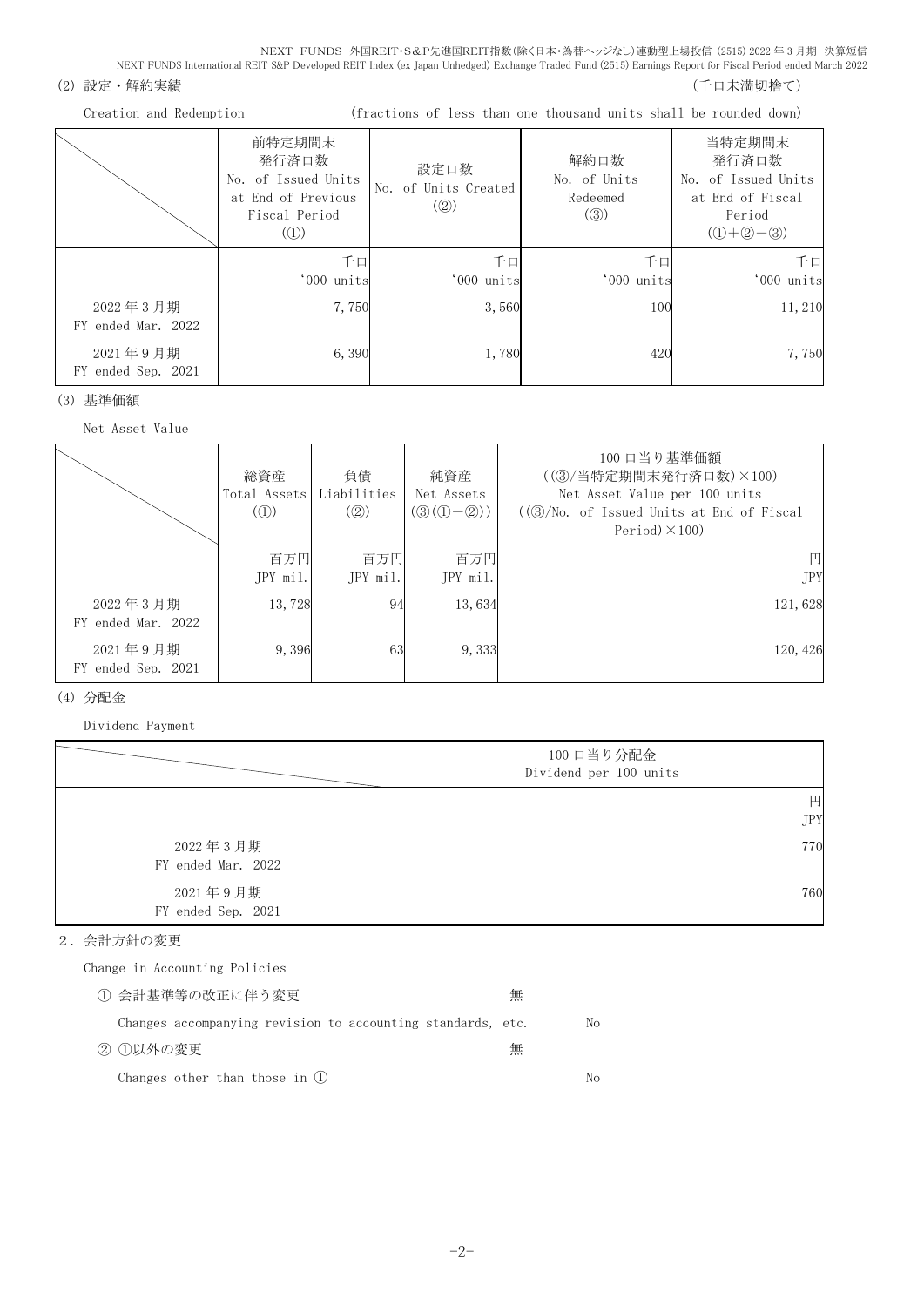## Ⅱ 財務諸表等 Financial Statements

## (1)【貸借対照表】 Balance Sheet

|                                                       |                                                                | (単位:円)(Unit:JPY)                                             |
|-------------------------------------------------------|----------------------------------------------------------------|--------------------------------------------------------------|
|                                                       | 前期<br>(2021年9月7日現在)<br>Prior period<br>As of September 7, 2021 | 当期<br>(2022年3月7日現在)<br>Present period<br>As of March 7, 2022 |
|                                                       | 金額 Amount                                                      | 金額 Amount                                                    |
| 資産の部<br>Assets                                        |                                                                |                                                              |
| 流動資産<br>Current assets                                |                                                                |                                                              |
| コール・ローン<br>Call loans                                 | 5, 372, 880                                                    | 8, 999, 640                                                  |
| 親投資信託受益証券<br>Parents trust beneficiary securities     | 9, 331, 296, 089                                               | 13, 630, 872, 921                                            |
| 未収入金<br>Accounts receivable - other                   | 59, 912, 608                                                   | 88, 902, 809                                                 |
| 流動資産合計<br>Total current assets                        | 9, 396, 581, 577                                               | 13, 728, 775, 370                                            |
| 資産合計<br>Total assets                                  | 9, 396, 581, 577                                               | 13, 728, 775, 370                                            |
| 負債の部<br>Liabilities                                   |                                                                |                                                              |
| 流動負債<br>Current liabilities                           |                                                                |                                                              |
| 未払収益分配金<br>Unpaid dividends                           | 58, 900, 000                                                   | 86, 317, 000                                                 |
| 未払受託者報酬<br>Trustee fees payable                       | 471, 945                                                       | 723, 543                                                     |
| 未払委託者報酬<br>Investment trust management fees payable   | 3, 539, 564                                                    | 5, 426, 558                                                  |
| 未払利息<br>Accrued interest expenses                     |                                                                |                                                              |
| その他未払費用<br>Other accrued expenses                     | 669, 531                                                       | 1,864,189                                                    |
| 流動負債合計<br>Total current liabilities                   | 63, 581, 043                                                   | 94, 331, 291                                                 |
| 負債合計<br>Total liabilities                             | 63, 581, 043                                                   | 94, 331, 291                                                 |
| 純資産の部<br>Net assets                                   |                                                                |                                                              |
| 元本等<br>Principal and other                            |                                                                |                                                              |
| 元本<br>Principal                                       | 7,750,000,000                                                  | 11, 210, 000, 000                                            |
| 剰余金<br>Surplus                                        |                                                                |                                                              |
| 期末剰余金又は期末欠損金(△)<br>Surplus (deficit) at end of period | 1, 583, 000, 534                                               | 2, 424, 444, 079                                             |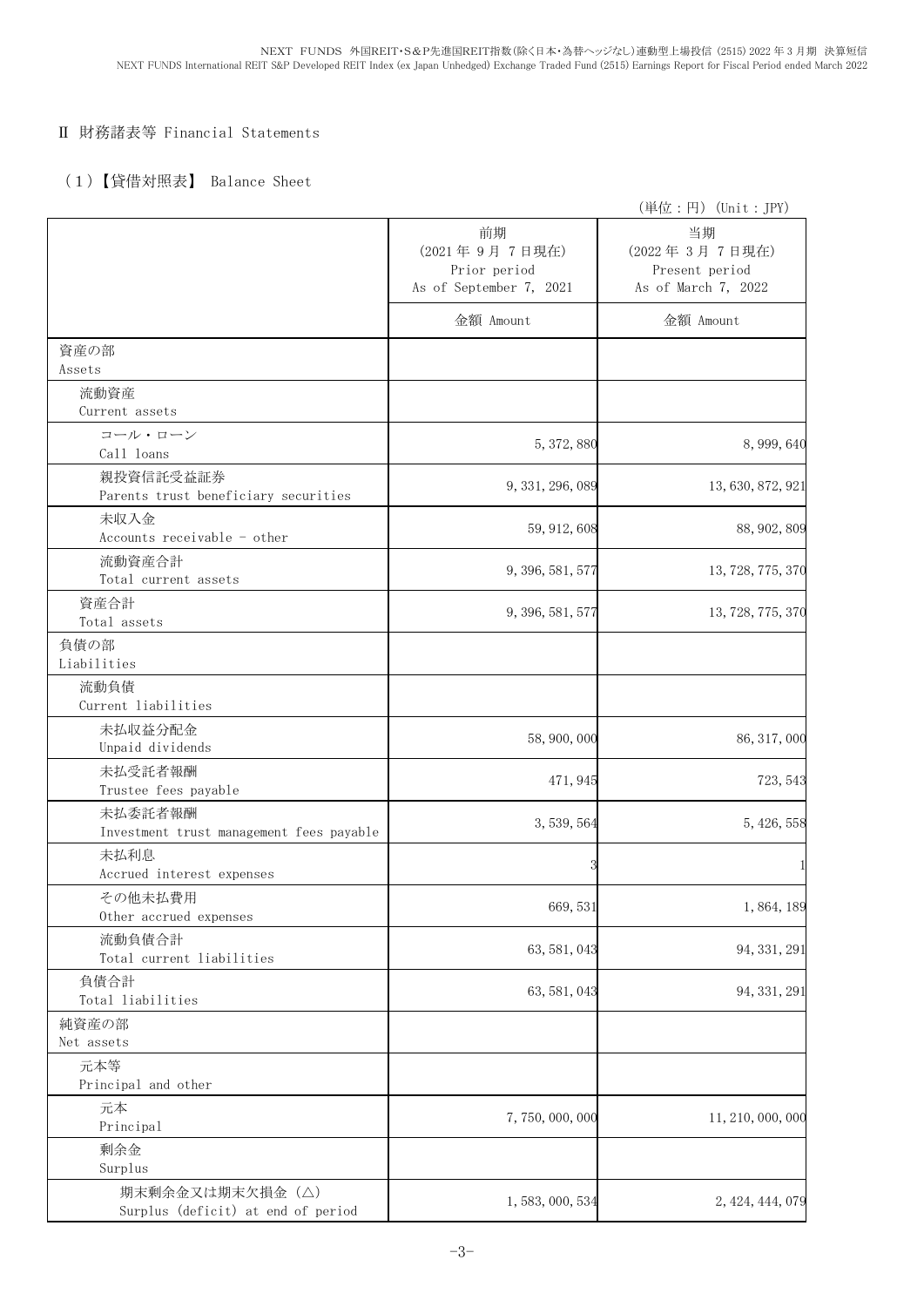| (分配準備積立金)<br>(Reserve for distribution)     | 598,036          | 896, 587          |
|---------------------------------------------|------------------|-------------------|
| 元本等合計<br>Total principal and other          | 9, 333, 000, 534 | 13, 634, 444, 079 |
| 純資産合計<br>Total net assets                   | 9, 333, 000, 534 | 13, 634, 444, 079 |
| 負債純資産合計<br>Total liabilities and net assets | 9, 396, 581, 577 | 13, 728, 775, 370 |

# (2)【損益及び剰余金計算書】 Statement of Income and Retained Earnings

|                                                                                                                       |                                                                                                      | (単位:円) (Unit:JPY)                                                                                      |
|-----------------------------------------------------------------------------------------------------------------------|------------------------------------------------------------------------------------------------------|--------------------------------------------------------------------------------------------------------|
|                                                                                                                       | 前期<br>2021年3月8日<br>自<br>至<br>2021年9月7日<br>Prior period<br>From March 8, 2021<br>to September 7, 2021 | 当期<br>2021年9月8日<br>自<br>至<br>2022年3月7日<br>Present period<br>From September 8, 2021<br>to March 7, 2022 |
|                                                                                                                       | 金額 Amount                                                                                            | 金額 Amount                                                                                              |
| 営業収益<br>Operating revenue                                                                                             |                                                                                                      |                                                                                                        |
| 有価証券売買等損益<br>Profit and loss on buying and selling of<br>securities and other                                         | 1, 887, 879, 026                                                                                     | 204, 476, 738                                                                                          |
| 営業収益合計<br>Total operating revenue                                                                                     | 1, 887, 879, 026                                                                                     | 204, 476, 738                                                                                          |
| 営業費用<br>Operating expenses                                                                                            |                                                                                                      |                                                                                                        |
| 支払利息<br>Interest expenses                                                                                             | 2,130                                                                                                | 2,326                                                                                                  |
| 受託者報酬<br>Trustee fees                                                                                                 | 877, 413                                                                                             | 1, 294, 608                                                                                            |
| 委託者報酬<br>Investment trust management fees                                                                             | 6, 580, 561                                                                                          | 9,709,500                                                                                              |
| その他費用<br>Other expenses                                                                                               | 1, 544, 398                                                                                          | 3, 272, 959                                                                                            |
| 営業費用合計<br>Total operating expenses                                                                                    | 9, 004, 502                                                                                          | 14, 279, 393                                                                                           |
| 営業利益又は営業損失(△)<br>Operating profit (loss)                                                                              | 1, 878, 874, 524                                                                                     | 190, 197, 345                                                                                          |
| 経常利益又は経常損失 (△)<br>Ordinary profit (loss)                                                                              | 1, 878, 874, 524                                                                                     | 190, 197, 345                                                                                          |
| 当期純利益又は当期純損失 (△)<br>Profit (loss)                                                                                     | 1, 878, 874, 524                                                                                     | 190, 197, 345                                                                                          |
| 一部解約に伴う当期純利益金額の分配額又は一部解<br>約に伴う当期純損失金額の分配額 (△)<br>Distribution of profit loss from partial<br>redemptions             |                                                                                                      |                                                                                                        |
| 期首剰余金又は期首欠損金(△)<br>Surplus (deficit) at beginning of period                                                           | $\triangle$ 288, 176, 490                                                                            | 1, 583, 000, 534                                                                                       |
| 剰余金増加額又は欠損金減少額<br>Increase in surplus or decrease in deficit                                                          | 157, 315, 700                                                                                        | 834, 611, 400                                                                                          |
| 当期追加信託に伴う剰余金増加額又は欠損金減<br>少額<br>Increase in surplus or decrease in deficit<br>from additional subscriptions for period | 157, 315, 700                                                                                        | 834, 611, 400                                                                                          |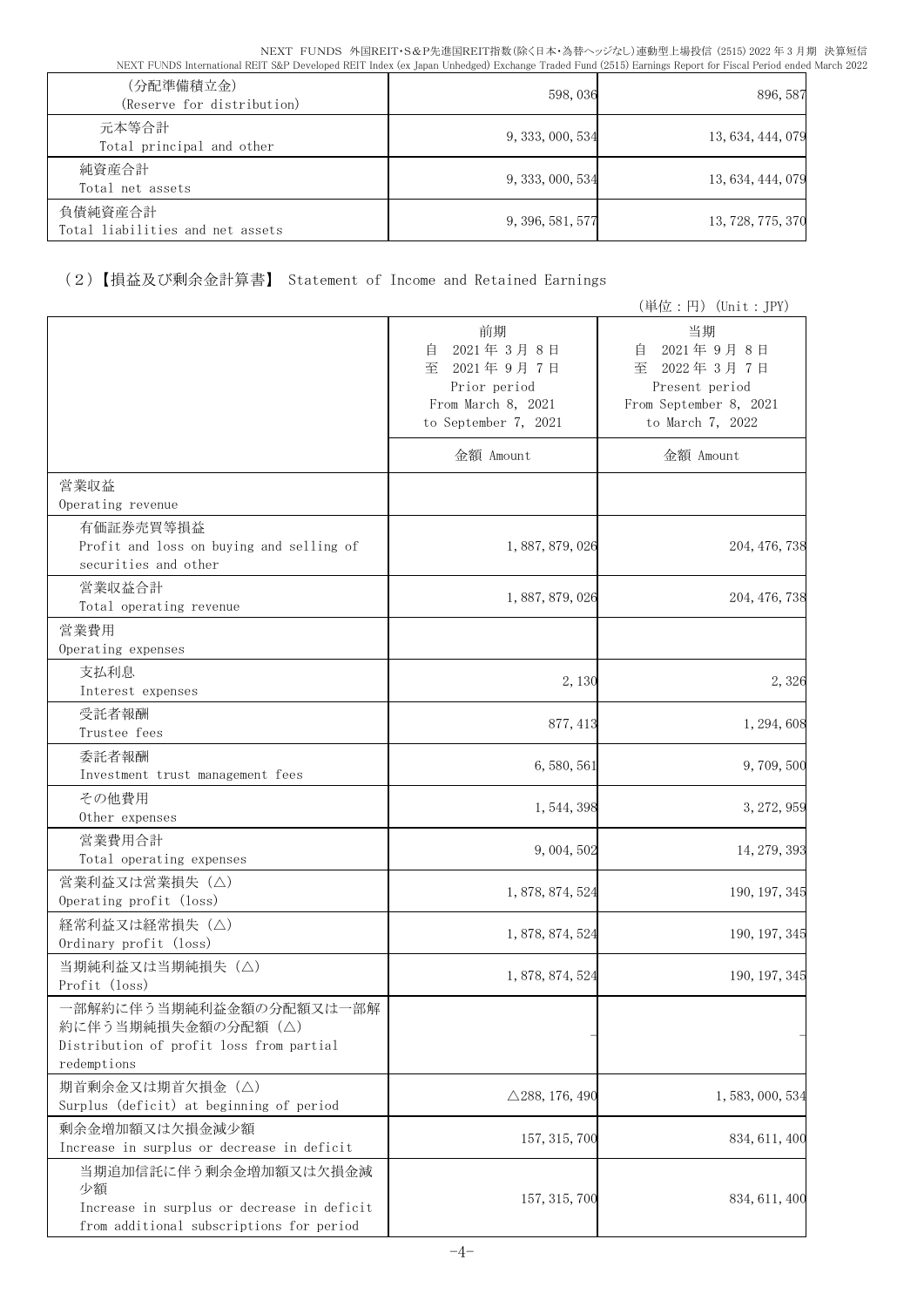| 剰余金減少額又は欠損金増加額<br>Decrease in surplus or increase in deficit                                          | 57, 103, 200     | 31, 138, 200     |
|-------------------------------------------------------------------------------------------------------|------------------|------------------|
| 当期一部解約に伴う剰余金減少額又は欠損金増<br>加額<br>Decrease in surplus or increase in deficit<br>from partial redemptions | 57, 103, 200     | 31, 138, 200     |
| 分配金<br>Dividends                                                                                      | 107, 910, 000    | 152, 227, 000    |
| 期末剰余金又は期末欠損金(△)<br>Surplus (deficit) at end of period                                                 | 1, 583, 000, 534 | 2, 424, 444, 079 |

(3)【注記表】

(重要な会計方針に係る事項に関する注記)

| 1.運用資産の評価基準及び評価方法 | 親投資信託受益証券                                               |
|-------------------|---------------------------------------------------------|
|                   | 基準価額で評価しております。                                          |
| 2.費用・収益の計上基準      | 有価証券売買等損益                                               |
|                   | 約定日基準で計上しております。                                         |
|                   | 3.金融商品の時価等に関する事項の補金融商品の時価の算定においては一定の前提条件等を採用しているため、異なる前 |
| 足説明               | 提条件等によった場合、当該価額が異なることもあります。                             |
| 4. その他            | 当該財務諸表の特定期間は、2021 年 9 月 8 日から 2022 年 3 月 7 日までとなって      |
|                   | おります。                                                   |

(重要な会計上の見積りに関する注記) 該当事項はありません。

(貸借対照表に関する注記)

|       | 前期                      |                          |    | 当期                      |                         |
|-------|-------------------------|--------------------------|----|-------------------------|-------------------------|
|       | 2021年9月7日現在             |                          |    | 2022年3月7日現在             |                         |
|       | 特定期間の末日における受益権の総数       |                          |    | 特定期間の末日における受益権の総数       |                         |
|       |                         | $7,750,000$ $\Box$       |    |                         | $11, 210, 000$ $\Box$   |
| $2$ . | 特定期間の末日における1単位当たりの純資産の額 |                          | 2. | 特定期間の末日における1単位当たりの純資産の額 |                         |
|       | 1口当たり純資産額               | $1,204,26 \text{ H}$     |    | 1口当たり純資産額               | $1,216.28$ 円            |
|       | (100 口当たり純資産額)          | $(120, 426 \,\boxtimes)$ |    | (100 口当たり純資産額)          | $(121, 628 \,\boxplus)$ |

(損益及び剰余金計算書に関する注記)

| 前期<br>自 2021年3月8日      |                      |                           | 当期<br>自 2021年9月8日       |                      |                     |
|------------------------|----------------------|---------------------------|-------------------------|----------------------|---------------------|
| 至 2021年9月7日            |                      | 至 2022年3月7日               |                         |                      |                     |
| 1.分配金の計算過程             |                      |                           | 1. 分配金の計算過程             |                      |                     |
| 2021年3月8日から2021年6月7日まで |                      |                           | 2021年9月8日から2021年12月7日まで |                      |                     |
| 項目                     |                      |                           | 項目                      |                      |                     |
| 当期配当等収益額               | A                    | △696円                     | 当期配当等収益額                | A                    | △1,382円             |
| 親ファンドの配当等収益額           | B                    | 53, 723, 754 円            | 親ファンドの配当等収益額            | B                    | 71,945,520円         |
| 分配準備積立金                | $\mathcal{C}$        | 226,449円                  | 分配準備積立金                 | $\mathcal{C}$        | 598,036円            |
| 配当等収益合計額               | $D=A+B+C$            | 53, 949, 507 円            | 配当等収益合計額                | $D=A+B+C$            | 72,542,174円         |
| 経費                     | E                    | 4,196,865円                | 経費                      | E                    | 5,905,038円          |
| 収益分配可能額                | $F=D-E$              | 49,752,642円               | 収益分配可能額                 | $F=D-E$              | 66, 637, 136 円      |
| 収益分配金                  | G                    | 49,010,000 円              | 収益分配金                   | G                    | 65,910,000円         |
| 次期繰越金(分配準備積立金)         | $H = F - G$          | 742,642円                  | 次期繰越金(分配準備積立金)          | $H = F - G$          | 727,136円            |
| 口数                     | $\mathsf{T}$         | 7,540,000 口               | 口数                      | $\mathsf{L}$         | 10, 140, 000 $\Box$ |
| 100 口当たり分配金            | $I = G/I \times 100$ | 650 円                     | 100 口当たり分配金             | $I = G/I \times 100$ | 650円                |
| 2021年6月8日から2021年9月7日まで |                      |                           | 2021年12月8日から2022年3月7日まで |                      |                     |
| 項目                     |                      |                           | 項目                      |                      |                     |
| 当期配当等収益額               | A                    | $\triangle$ 1, 434 $\Box$ | 当期配当等収益額                | A                    | △944円               |
| 親ファンドの配当等収益額           | B                    | 63, 562, 335 円            | 親ファンドの配当等収益額            | B                    | 94, 859, 424 円      |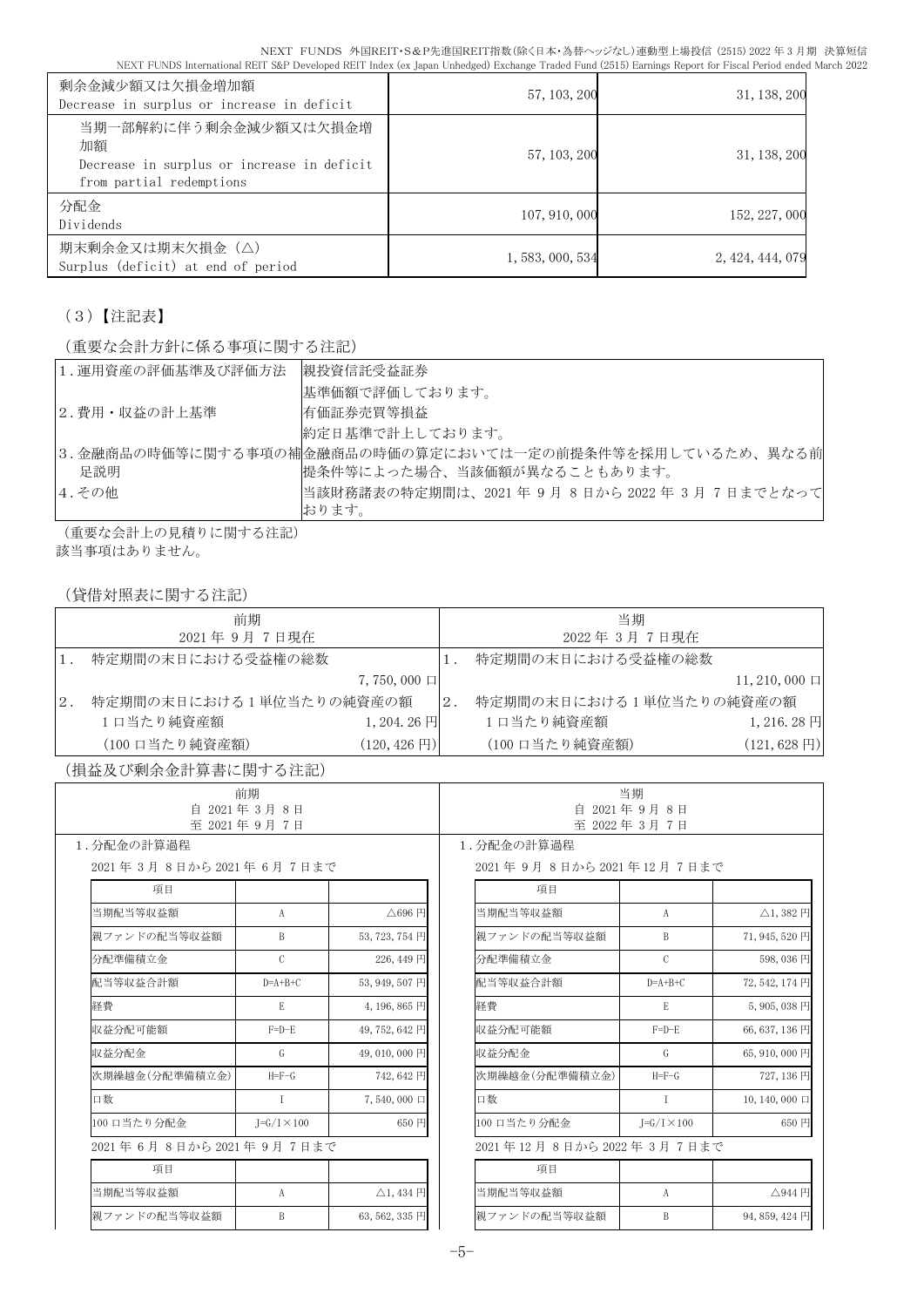NEXT FUNDS 外国REIT・S&P先進国REIT指数(除く日本・為替ヘッジなし)連動型上場投信 (2515) 2022 年 3 月期 決算短信 NEXT FUNDS International REIT S&P Developed REIT Index (ex Japan Unhedged) Exchange Traded Fund (2515) Earnings Report for Fiscal Period ended March 2022

| 分配準備積立金        |                    | 742,642円       |  | 分配準備積立金        |                      | 727,136円               |
|----------------|--------------------|----------------|--|----------------|----------------------|------------------------|
| 配当等収益合計額       | $D = A + B + C$    | 64, 303, 543 円 |  | 配当等収益合計額       | $D=A+B+C$            | 95,585,616円            |
| 経費             | E                  | 4,805,507円     |  | 経費             |                      | 8,372,029円             |
| 収益分配可能額        | $F=D-E$            | 59, 498, 036 円 |  | 収益分配可能額        | $F=D-E$              | 87, 213, 587 円         |
| 収益分配金          | G                  | 58,900,000円    |  | 収益分配金          | G                    | 86, 317, 000 円         |
| 次期繰越金(分配準備積立金) | $H = F - G$        | 598,036円       |  | 次期繰越金(分配準備積立金) | $H = F - G$          | 896,587円               |
| 口数             |                    | 7,750,000 口    |  | 口数             |                      | $11, 210, 000 \square$ |
| 100 口当たり分配金    | $J=G/I \times 100$ | 760 円          |  | 100 口当たり分配金    | $J = G/I \times 100$ | 770円                   |

| 分配準備積立金        |                      | 727, 136 円             |
|----------------|----------------------|------------------------|
| 配当等収益合計額       | $D=A+B+C$            | 95, 585, 616 円         |
| 経費             | E                    | 8,372,029 円            |
| 収益分配可能額        | $F=D-E$              | 87, 213, 587 円         |
| 収益分配金          | G                    | 86, 317, 000 円         |
| 次期繰越金(分配準備積立金) | $H = F - G$          | 896,587円               |
| 口数             |                      | $11, 210, 000 \square$ |
| 100 口当たり分配金    | $I = G/I \times 100$ | 770円                   |

その他費用のうち 1,376,949 円は上場に係る費用、 1,766,282 円は対象指数についての商標使用料であります。

#### 2.その他費用 2.その他費用

その他費用のうち 254,185 円は上場に係る費用、1,198,919 円は対象指数についての商標使用料であります。

## (金融商品に関する注記)

(1)金融商品の状況に関する事項

| 前期                                                          | 当期                       |
|-------------------------------------------------------------|--------------------------|
| 自 2021年3月8日                                                 | 自 2021年9月8日              |
| 至 2021年9月7日                                                 | 至 2022年3月7日              |
| 1. 金融商品に対する取組方針                                             | 1. 金融商品に対する取組方針          |
| 当ファンドは、投資信託及び投資法人に関する法律第2条第  同左                             |                          |
| 4項に定める証券投資信託であり、信託約款に規定する運用                                 |                          |
| の基本方針に従い、有価証券等の金融商品に対して投資とし                                 |                          |
| に運用することを目的としております。                                          |                          |
| 2. 金融商品の内容及びその金融商品に係るリスク                                    | 2. 金融商品の内容及びその金融商品に係るリスク |
| 当ファンドが保有する金融商品の種類は、有価証券、コー                                  | 同左                       |
| ル・ローン等の金銭債権及び金銭債務であります。                                     |                          |
| 当ファンドが保有する有価証券の詳細は、(その他の注記)の                                |                          |
| 2 有価証券関係に記載しております。                                          |                          |
| これらは、REIT の価格変動リスク、為替変動リスクなどの市                              |                          |
| 場リスク、信用リスク及び流動性リスクにさらされておりま                                 |                          |
| す。                                                          |                          |
| 3.金融商品に係るリスク管理体制                                            | 3. 金融商品に係るリスク管理体制        |
| 委託会社においては、独立した投資リスク管理に関する委員  同左                             |                          |
| 会を設け、パフォーマンスの考査及び運用リスクの管理を行                                 |                          |
| なっております。                                                    |                          |
| ○市場リスクの管理                                                   |                          |
| 市場リスクに関しては、資産配分等の状況を常時、分析・把 <br> 握し、投資方針に沿っているか等の管理を行なっておりま |                          |
| す。                                                          |                          |
| ○信用リスクの管理                                                   |                          |
| 信用リスクに関しては、発行体や取引先の財務状況等に関す                                 |                          |
| る情報収集・分析を常時、継続し、格付等の信用度に応じた                                 |                          |
| 組入制限等の管理を行なっております。                                          |                          |
| ○流動性リスクの管理                                                  |                          |
| 流動性リスクに関しては、必要に応じて市場流動性の状況を                                 |                          |
| 把握し、取引量や組入比率等の管理を行なっております。                                  |                          |

(2)金融商品の時価等に関する事項

| 前期                         | 当期              |
|----------------------------|-----------------|
| 2021年9月7日現在                | 2022年3月7日現在     |
| 1. 貸借対照表計上額、時価及び差額         | 貸借対照表計上額、時価及び差額 |
| 貸借対照表上の金融商品は原則としてすべて時価で評価し | 同左              |
| ているため、貸借対照表計上額と時価との差額はありませ |                 |
| $\mathcal{W}_{\alpha}$     |                 |
| 2. 時価の算定方法                 | 2. 時価の算定方法      |
| 親投資信託受益証券                  | 同左              |
| (重要な会計方針に係る事項に関する注記)に記載して  |                 |
| おります。                      |                 |
| コール・ローン等の金銭債権及び金銭債務        |                 |
| これらの科目は短期間で決済されるため、帳簿価額は時  |                 |